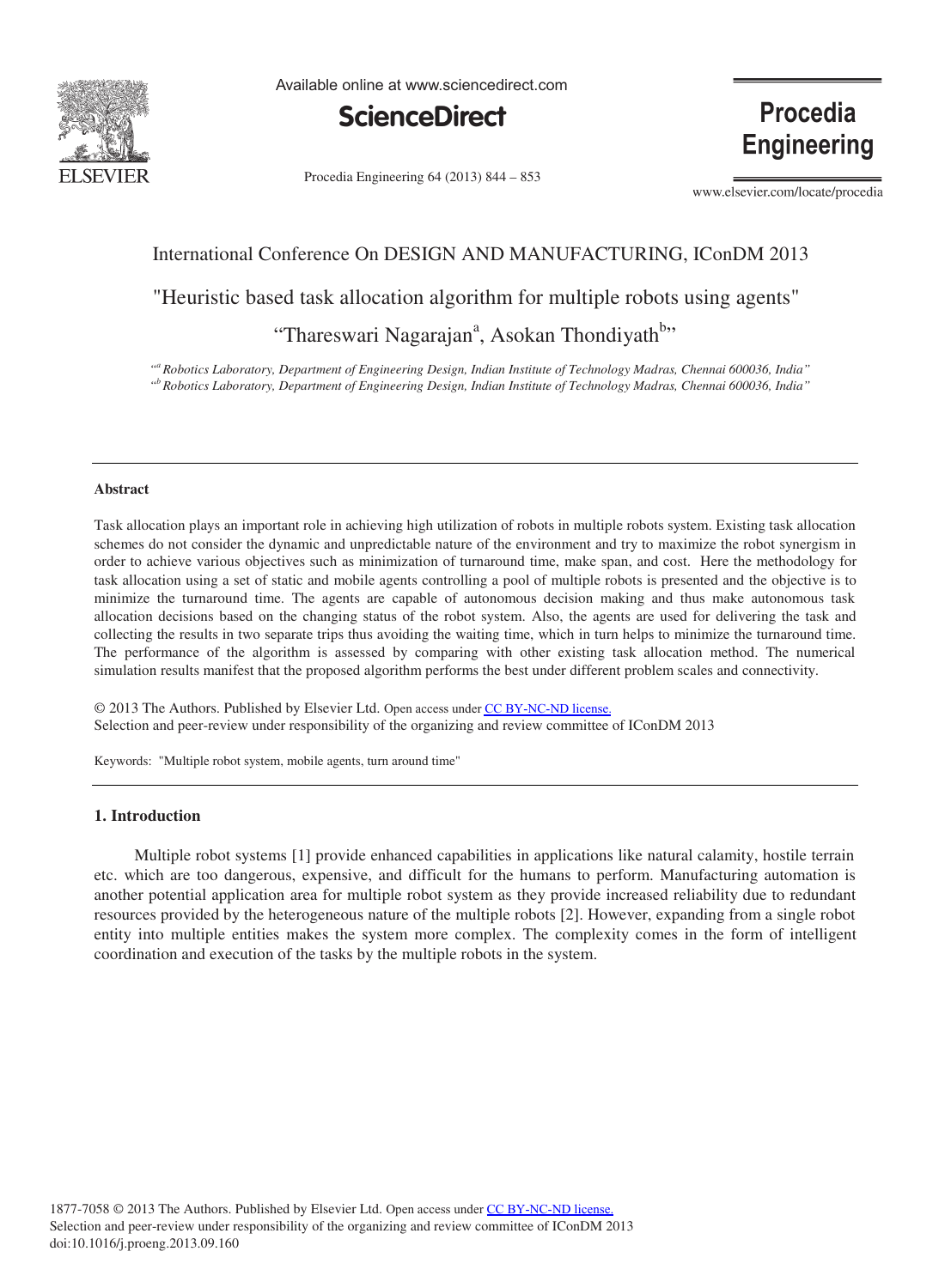Task allocation is one of the major areas of interest in multiple robot system as it addresses the issue of finding a task-robot mapping that achieves some system objectives such as improving turnaround time, cost, global utility, or distribution of resources [3, 4]. The existing task allocation approaches available in the literature [8-13] do not consider the dynamism within the robot system as well as the unpredictable nature of the application. Since the majority of the applications using multiple robots system are happening in the dynamic and unpredictable environment, this type of allocation has a major drawback when applied for multiple robot system due to their dynamism. This dynamism allows some robots to leave the system or change their locations in the system. Also, some new robot may be added to the system that may provide better performance as needed by the applications due to their better capability.

 But these new robots will not be useful in static allocation situations. The unpredictable nature of the environment may make the physical motion of the robot and thus the task execution difficult. In such a situation, task migration is the only effective way to guarantee that the tasks are completed. Agent migration is much easier than the physical motion of the robots and is commonly adopted in most of the mobile agent-based methods [5,6,7]. These methods assume that there are some mobile agents that will carry task for their allocated resources and will wait for results before going to the next resource. This waiting will cause some delay leading to the increase in execution time. To avoid this situation, we propose a task allocation algorithm based on heuristics, which uses mobile and static agents to minimize the turnaround time.

|                                                   | <b>Nomenclature</b>       |  |  |
|---------------------------------------------------|---------------------------|--|--|
|                                                   | TR turnaround time matrix |  |  |
|                                                   | turnaround time           |  |  |
| $\begin{array}{c} C_{ij} \\ S_j \\ R \end{array}$ | processing speed          |  |  |
|                                                   | robot                     |  |  |
| T                                                 | task                      |  |  |
|                                                   |                           |  |  |

## **2. Problem Formulation**

 A multiple robot task allocation problem with "m" robots and "n" tasks is considered here. The robots present in the system are assumed to be heterogeneous. The task allocation approach uses the turnaround time as the objective for mapping the robots and the tasks. The turnaround time matrix denoted by TR is prepared after collecting the details of available robots (more details on building this matrix is given in Sec.3). Each entry in the matrix represents the turnaround time of robot  $(Rj, j=1:m)$  for the corresponding task (Ti,  $j=1:n$ ). The matrix TR will be of the form as shown in equation 1:

| TR      | $R_1$    |  |  | $R_{m}$  |
|---------|----------|--|--|----------|
| $T_1$   | $C_{11}$ |  |  | $C_{1m}$ |
|         |          |  |  |          |
|         |          |  |  |          |
|         |          |  |  |          |
|         |          |  |  |          |
| $T_{n}$ | $C_{n1}$ |  |  |          |

(1)

where  $C_{ij}$  is the turnaround time for task *i* when executed on robot *j*. The turnaround time is the summation of the transmission time from the task assigner to the robot on which the task will be executed (Tr), the task execution time on that robot (Te), and the transmission time for task results from the robot to the task assigner (Tt).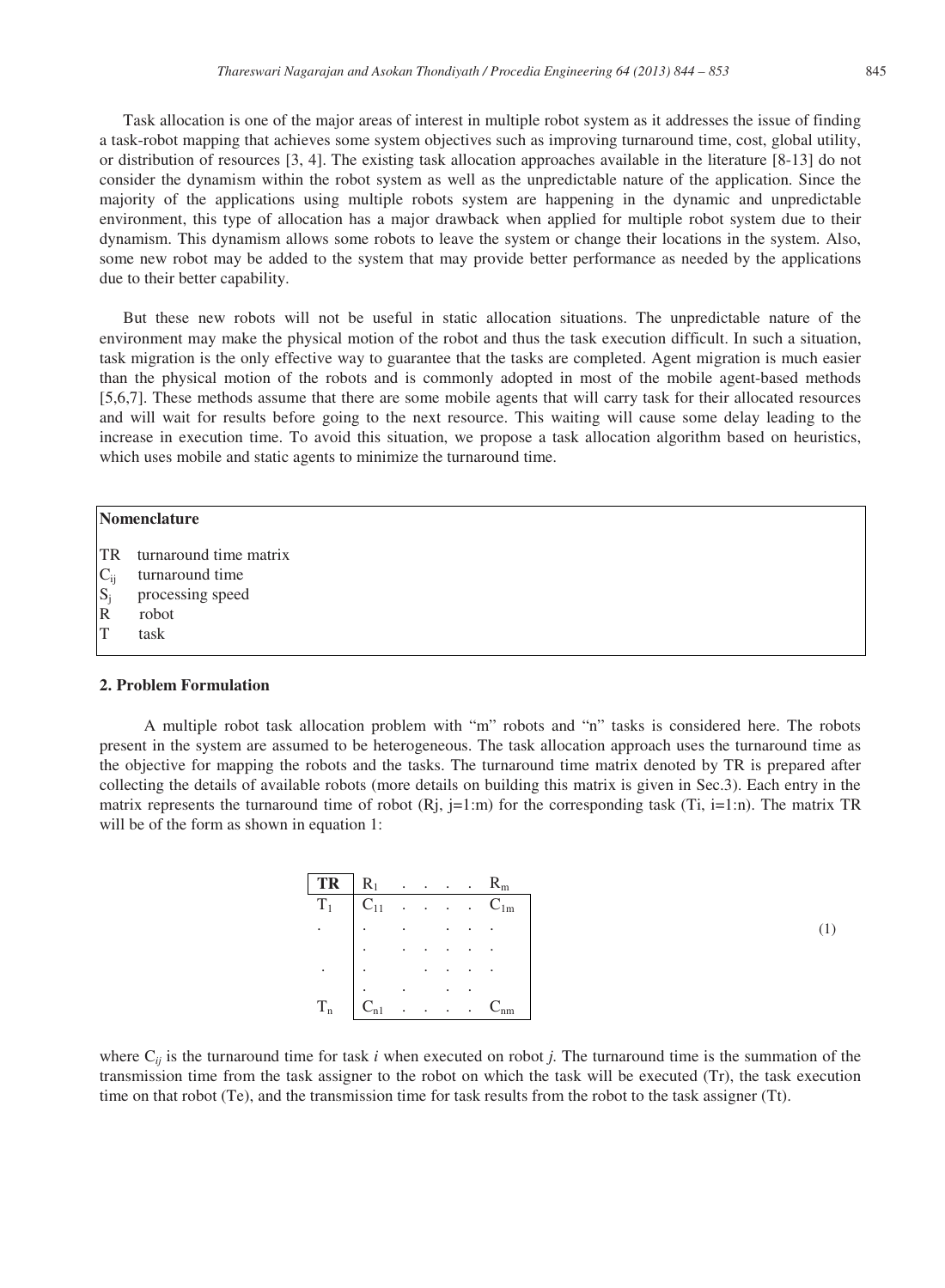The turnaround time of a robot '*j'* for a task '*i*' is given as:

$$
C_{ij} = Tr_{ij} + Te_{ij} + Ttij
$$
\n<sup>(2)</sup>

*Trij* is calculated as

$$
Trij = Li / Mj \tag{3}
$$

where  $L_i$  is the size of a given task *i* and  $M_i$  is the bandwidth between the task assigner and the robot *j* on which the task i can be executed.

*Teij* is obtained as

$$
Teij = Pi / Sj \tag{4}
$$

where  $P_i$  is the execution time needed for the task i and  $S_i$  is the processing speed of the robot j.

The transmission time taken for transferring results from robot to the task assigner is defined by

$$
T_{tij} = LR / M_j \tag{5}
$$

where LR is the size of the task results obtained after executing task i and  $M_i$  is the bandwidth between the task assigner and the robot *j.* Each row in the TR matrix is sorted in an ascending order according to the turnaround time of each robot.

A task allocation algorithm assigns the tasks to the robots. The allocation algorithm tries to find a task-robot allocation that minimizes the overall turn around time i.e.  $\sum Cij$ . Based on this, the tasks are migrated to the selected robot and executed on it. This approach tries to remove the waiting time by considering the task delivery and result collection as two separate tasks. The agents travel once for delivering the task to the allotted robot and another time for collecting the results.

#### **3. System Architecture**

 The components of the proposed allocation architecture are shown in Figure 1. It contains a user interface module, a robot attributes module, and a task assigner module. Through the user interface module, a user can submit missions or applications that have been divided into subtasks and each task needs a specific resource to be executed. The robot attributes module collects information about all robot resources from the multiple mobile robot system and stores it in the central resources database.

 The attributes for each robot includes the robot speed, the robot type, the bandwidth between the task assigner and the other robots, the current capacity of the robot and the current availability of the robot. This module contains a sub module called updater. The main function of the updater is to update the database of robots with new information. The updater generates a mobile agent to collect robot information from the multiple mobile robots. The updater uses the incoming information to update the robot database.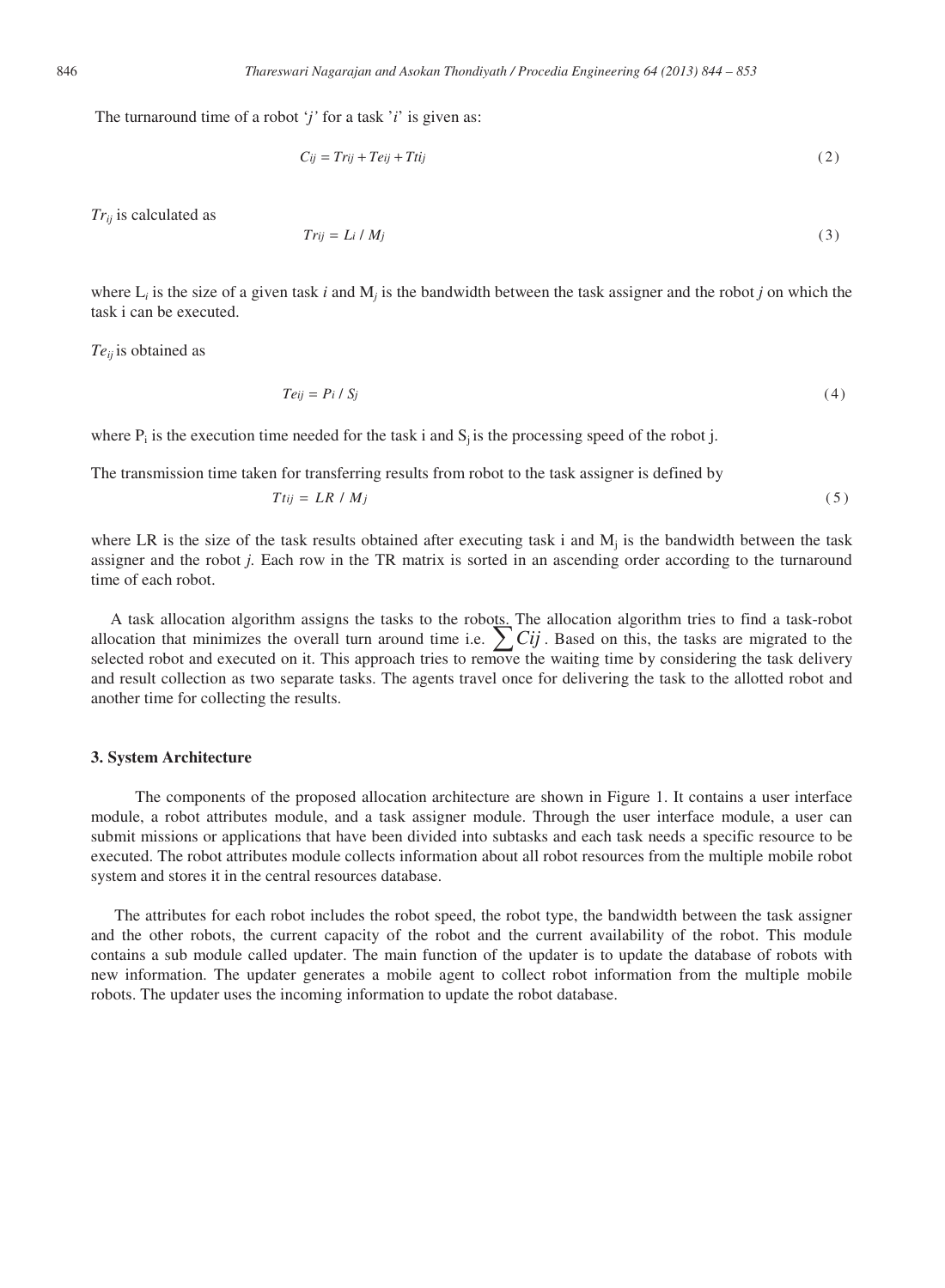

Fig. 1. Proposed system structure

The task assigner module is the heart of the proposed system. This module is responsible for assigning available robots of the system to the tasks. It selects the most appropriate robot to execute a task. The selection of the robots is based on the attributes retrieved from the robots database in the robot attributes module. The task assigner is divided into three sub modules as: task ordering, task scheduling and task migration. The task ordering module does the queuing of the tasks according to the priority. The task scheduling module is responsible for assigning available robots of the system to the tasks. It selects the most appropriate robots to execute a task. It has the list of suitable robots that can be used to execute the task. Then the task migration module dispatches the task to the robot that will execute it. It puts the task and the list of robots prepared by the task assigner module into a mobile agent and delivers that agent to the first robot in the list.

The system consists of a set of agents. These agents are distributed into the modules of the system. The robot attributes module has an agent called repository agent(R). This agent receives requests about robots information from the task assigner module. Then, it forms queries, sends it to the robot database and receives robot information from the repository. Finally, the agent sends the task assigner module the results of queries. The user interface module has interface agent(U) which is static and task assigner has two agents one for task ordering module(O) which is static and mobile agent called mobile task agent (M) for task migration.

#### **4. Proposed Algorithm**

 The purpose of the proposed system is to assign tasks of the given applications to the most suitable robots in the system. The proposed algorithm for the system is given in the Table 1. The agent in the user interface module receives tasks for the application and sends it to the task assigner module. The static agent in the task ordering module receives the task attributes and determines the turnaround time matrix. The task migration module generates mobile task agents and these agents are sent to robot carrying tasks to be executed. Along with the task, mobile task agent must carry the list of robots. Each mobile task agent can carry all the tasks assigned to the robots in the same system. So, there is only one mobile agent for each system. This can preserve the bandwidth of the system and save communication overheads. Each mobile task agent has two processing steps in the system as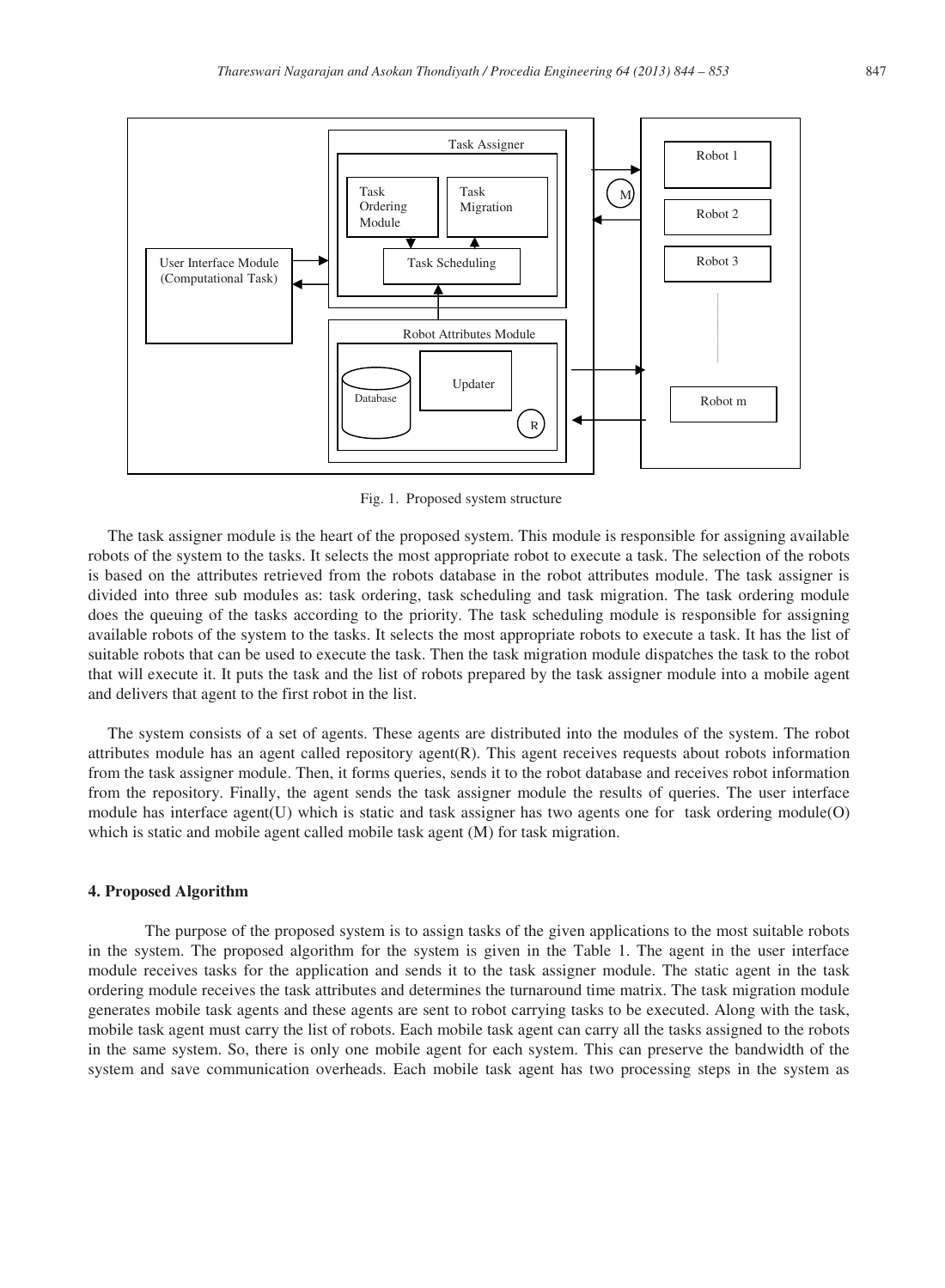shown in figure 2 and 3. The first processing step is called the conveying. During this step, each mobile task agent will be directed to the first robot in the list of robots. If the first robot is unavailable due to some failure, the agent will be autonomously directed to the next robot in the list. This process will be repeated until the robot finds an available robot to execute the task. Then, the agent will deliver the task to that robot to execute it. After that, the agent considers the next task and assigns it to a robot using the same procedure.





Fig. 2. Flow chart for the conveying process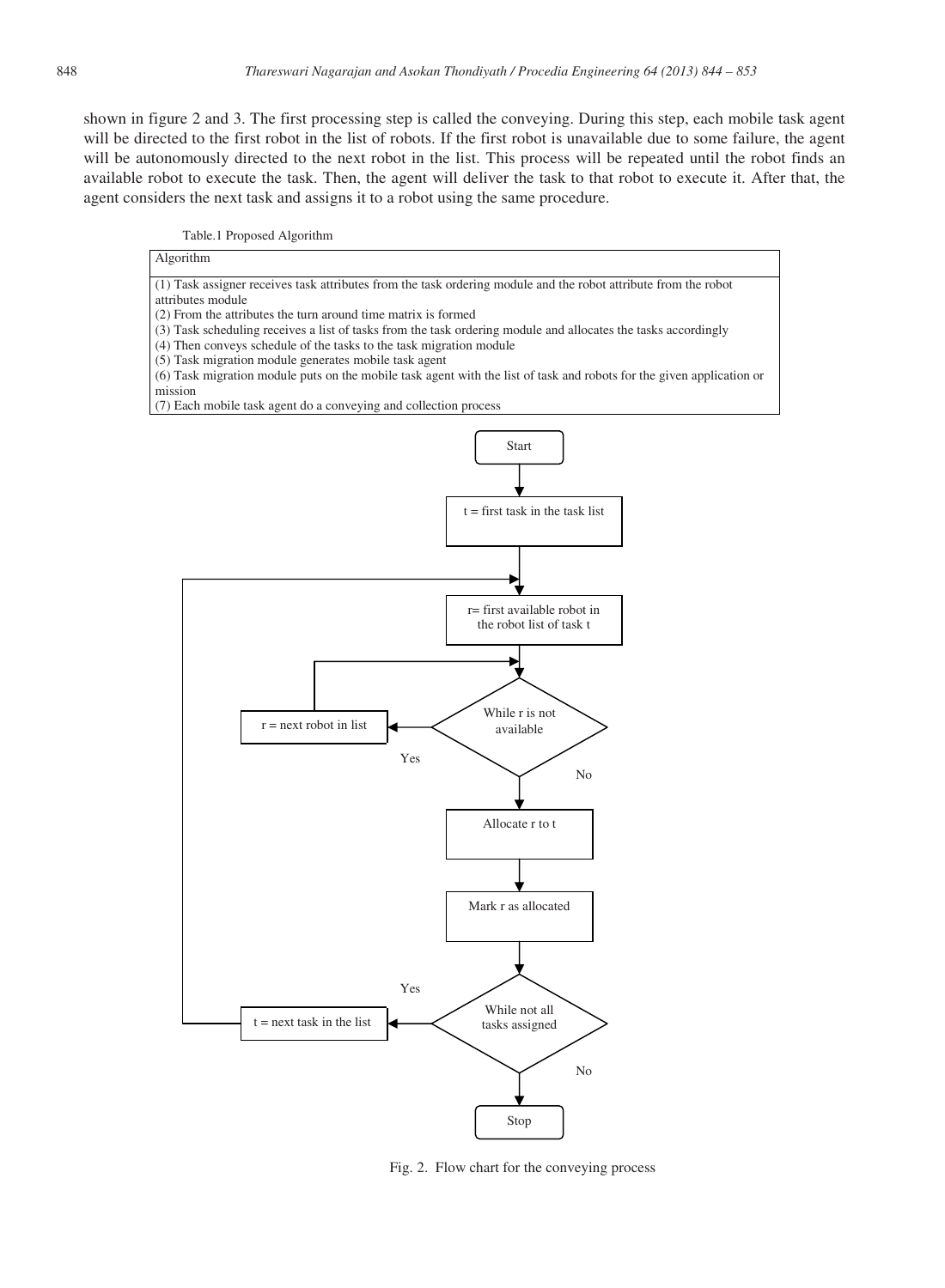In the second step, which is called the collection, the mobile task agent will start collecting results from the robots in the system. During this step, the agent will only pass on the allocated robots to collect results of tasks. After finishing the collection of results, the agent will return back to the task assigner module. The task assigner module can now convey results to the user interface module and thus the user can obtain results. Also, the mobile task agent makes a list of the unavailable robots during its processing. At the end of the process, the mobile task agent will notify the robot attributes module with the list of unavailable robots to update its database.



Fig. 3. Flow chart for the collection

### **5. Simulation**

 Numerical experiments are used to analyze the proposed algorithm and to study the effects of using it to reduce the turnaround time, and the influence of the number of tasks and robots on the performance. The performance of the algorithm will be compared with an auction method [2] in terms of turnaround time. The simulation environment is developed on Java platform that provides services for managing the various features of the application execution. The maximum numbers of robots and tasks are 50 and 200 respectively. The size of the tasks ranges from 1kb to 7mb. The simulation starts with the process of collecting the robots attributes from the robots present in the system by the mobile agents as shown in the figure 4.



Fig. 4. Screen shot for agent collecting the robot attributes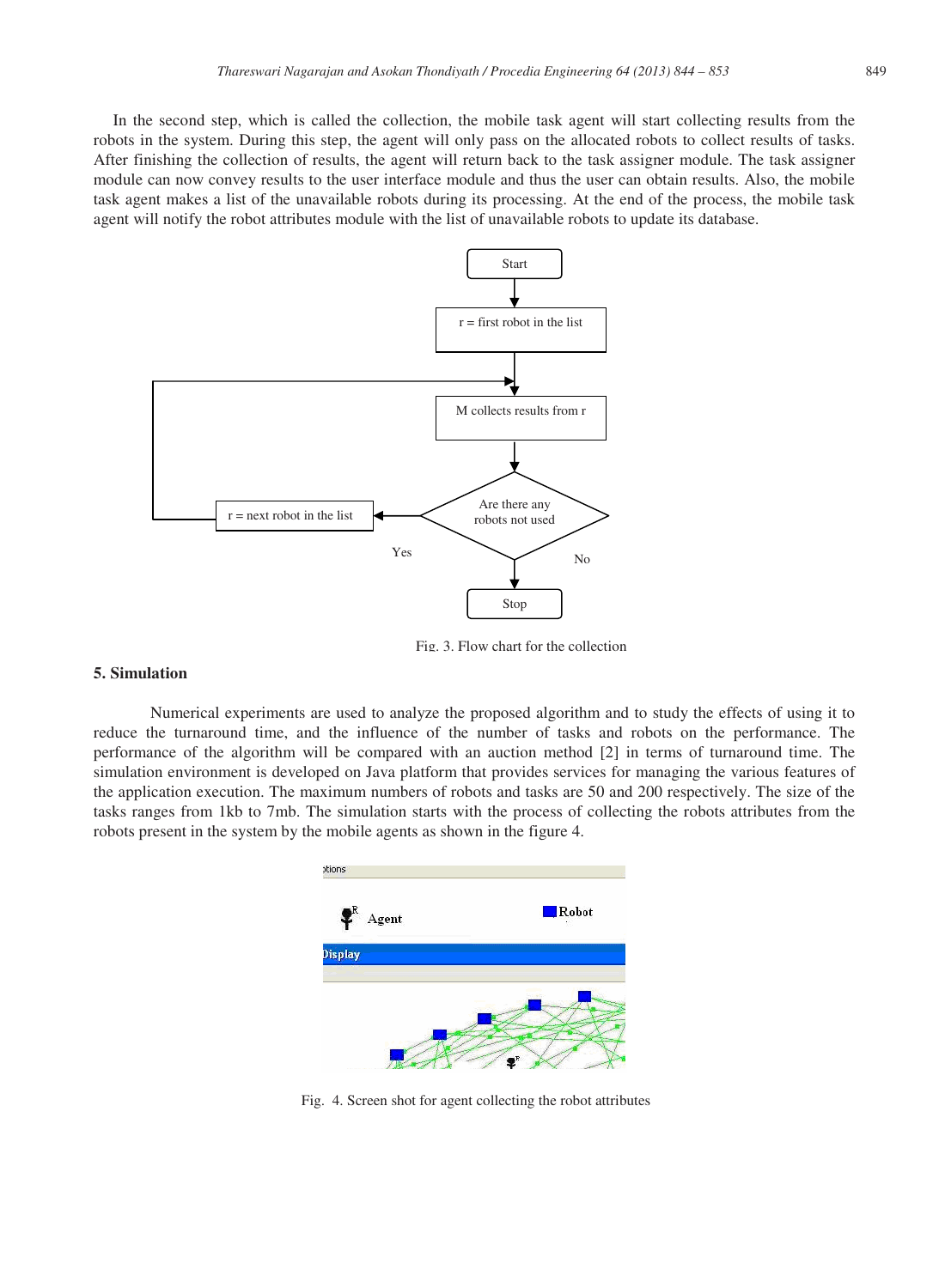Then the turnaround time is calculated for the given robots as shown in figure 5 for forming the turnaround matrix, representing the turnaround time for the tasks in every robot. For example suppose we have five robots and ten tasks then the turnaround time is given as shown in table 2 .Then it is used for mapping the tasks to the robots as shown the table 3.



Fig .5. Screen shot for individual turnaround time

Once the mapping is done, the algorithm dispatches the list through the mobile task agent to the robots. The available robots are assigned the tasks in the conveying process and the results from the robots are collected by the collection process as shown in the figure 6. The table 4 shows the waiting time for the proposed method and the auction method for the turnaround time matrix given in table 2. The generation of agents is directly proportional to the various domains the tasks belong to.

| <b>TR</b>      | R1  | R <sub>2</sub> | R <sub>3</sub> | R <sub>4</sub> | R <sub>5</sub> |
|----------------|-----|----------------|----------------|----------------|----------------|
| T1             | 475 | 255            | 433            | 386            | 387            |
| T <sub>2</sub> | 413 | 302            | 495            | 452            | 413            |
| T <sub>3</sub> | 313 | 414            | 479            | 432            | 492            |
| T <sub>4</sub> | 455 | 444            | 446            | 212            | 465            |
| T <sub>5</sub> | 492 | 475            | 202            | 472            | 404            |
| T <sub>6</sub> | 438 | 500            | 264            | 438            | 464            |
| T7             | 458 | 497            | 415            | 486            | 206            |
| T <sub>8</sub> | 474 | 426            | 421            | 204            | 426            |
| T <sub>9</sub> | 399 | 285            | 406            | 414            | 473            |
| T10            | 259 | 473            | 445            | 412            | 499            |

Table.2.Trunaround time matrix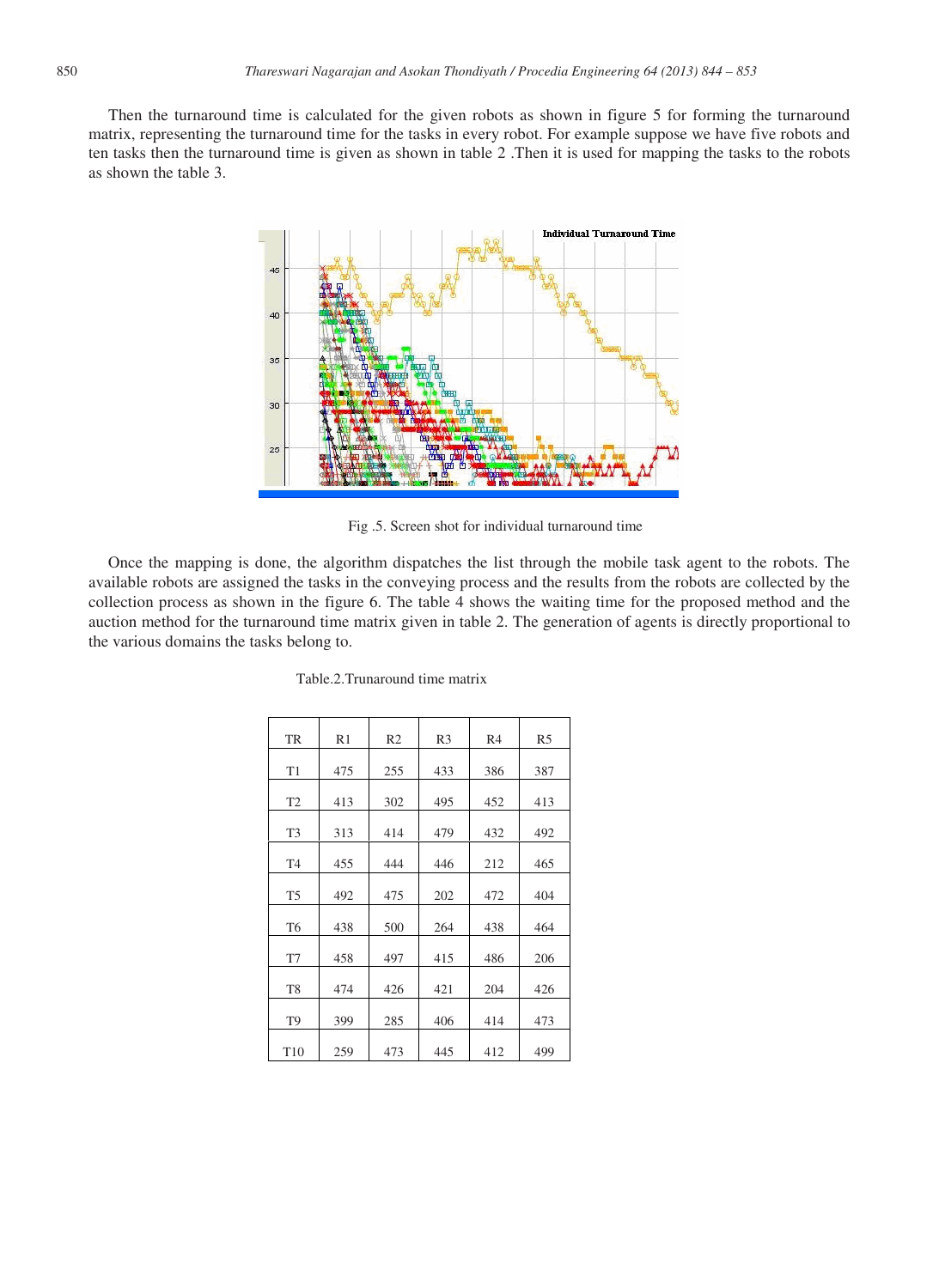| Robot          | <b>Assigned Task</b> |
|----------------|----------------------|
| R1             | T3,T10               |
| R <sub>2</sub> | T1, T2, T9           |
| R <sub>3</sub> | T5, T6               |
| R <sub>4</sub> | T4,T8                |
| R5             | T7                   |

Table.3.Robot task assignment



Fig.6.Screenshot for conveying and collection process

| Table.4 Comparison for waiting time |  |
|-------------------------------------|--|
|-------------------------------------|--|

| Algorithm             | Waiting time             |
|-----------------------|--------------------------|
| Proposed Method       | 212.80 (usage of agents) |
| <b>Auction Method</b> | 806.17                   |

A comparison of the performance of the proposed algorithm and auction method with respect to no. of robots in the system is shown in figure 7. It can be seen that the proposed algorithm provides turnaround time better than the other algorithm. This is due to the extra time taken in the auction methods by the robots awaiting the results from the other robots. In the proposed system, by the usage of the mobile agent there is no need for the extra waiting time for the results. In both the methods, the turnaround time decreases as the number of robots increases.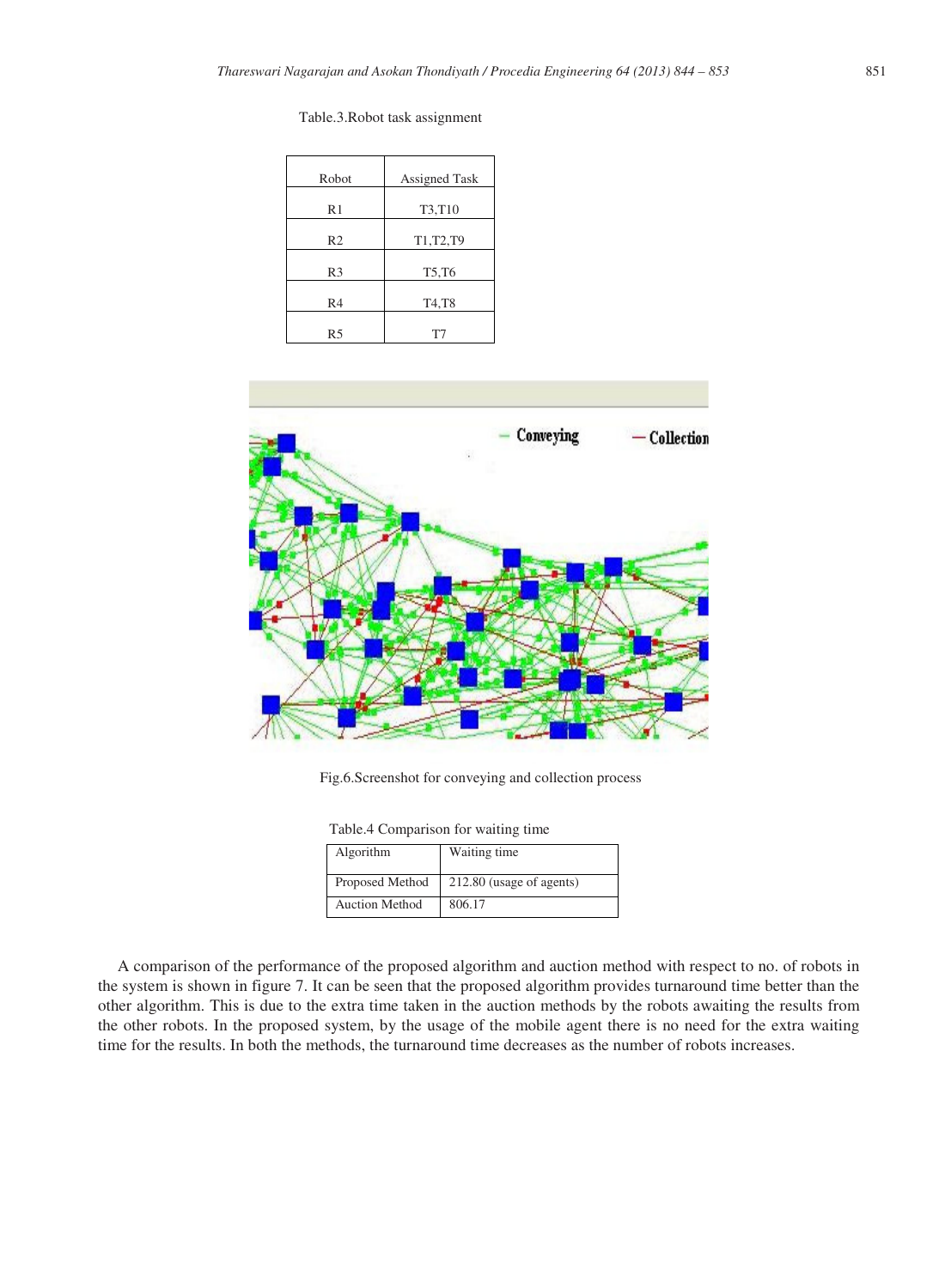

Fig.7. Comparison of proposed algorithm and auction method

Figure 8 shows the comparison for studying the effect of task size in the proposed system and the auction method. Here it is shown that, as the number of tasks increases the memory size also increases in both the methods. The rate of this increment is slower in case of the proposed system than in the case of the auction method. This is due to the fact that each mobile agent in the proposed system can carry many tasks to different robots. It means that the proposed system will remain effective when there is a significant increase in the number of robots and the number of tasks to be executed.



Fig.8.The effect of increase in number of tasks

# **6. Conclusions**

In this paper, the task allocation algorithm for the multiple robots has been proposed using agents. The algorithm uses the mobile agents for achieving flexible, scalable and intelligent coordination system. The agents help in the multiple robots system for identifying the robot failure and also usage of the mobile agents helps in better execution of multiple robot system using less communication in terms of lower bandwidth. The proposed algorithm is compared with the auction methods and it is proven that the proposed system provides better scalability. Also, the proposed algorithm for using mobile agents is compared with the auction method, in terms of turnaround time. It is proven that the approach used in the proposed system provides better turnaround time than the other method.